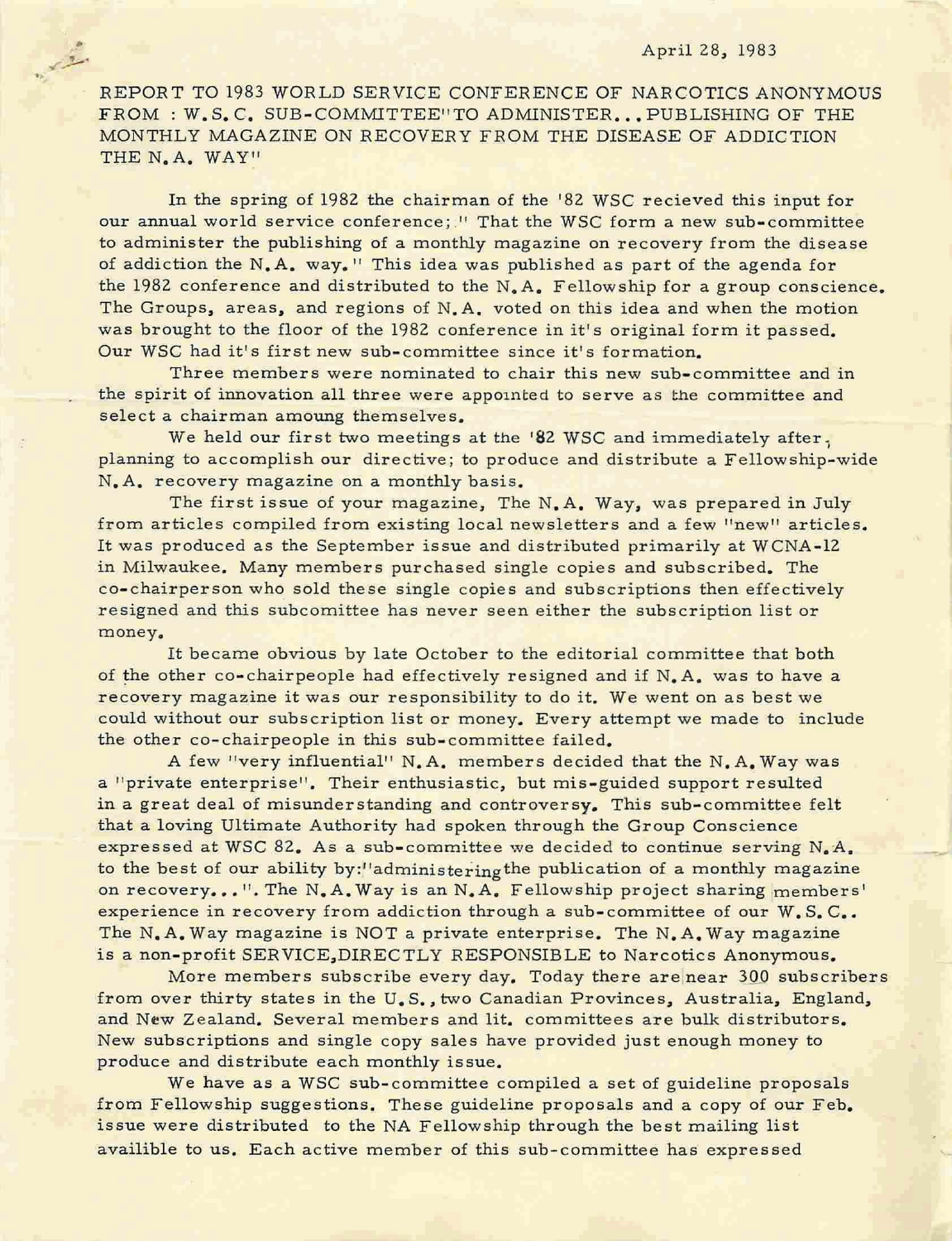### N.A. WAY REPORT CONTINUED

GRATUDE for the growth experience of participating in the process of : writing for, seeking Group Conscience on appropriateness of articles submitted, editing, producing and distributing the N.A. Way magazine. Our active subcommittee members come from more than 12 different states and three foreign countries. We believe active participation in this sub-committee requires maturity of leadership, dedication, committment, and follow-through by all members and that this participation enhances our personal recovery. Our painful experience with the lost subscription list and money leads us to suggest that no single member be forced into such a position of sole responsibility. The entire Fellowship suffers disunity, dissillutionment, and confusion when service committees place individuals in positions that allow their addiction to use such lists and monies as instruments of manipulation and control.

Despite all of our difficulties and growing pains we have achieved our goal as a sub-committee. Eight monthly issues have been produced and distributed since September and the ninth will be out in May. We feel that the quality of recovery shared, improves every month.

We believe that Narcotics Anonymous can grow up. We feel that this sub-committee is demonstrating just how effective our World Services all can be if we remain Directly Responsible to those we serve. We believe that the will of our Ultimate Authority is stronger than the self-will of well intentioned but unrepresentative members no matter how powerful or influential they percieve themselves to be.

Narcotics Anonymous now has a Fellowship-wide monthly journal of recovery; a meeting in print that can help us carry our message all over the world. The sucess of this Fellowship project is dependent on us the Trusted Servants of N.A.. YOUR MAGAZINE needs subscribers and bulk distributors. Are you willing to help? We have the very best recovery magazine anywhere, ... will you help it continue?

We as a sub-committee, with the help of God, have achieved our simple but demanding directive:"to administer the publishing of a monthly magazine on recovery from the disease of addiction the N.A. Way". Your representative response to the guideline proposals we distributed to the Fellowship will provide the necessary guidance for the  $N$ . A. Way magazine to continue as a project of N.A. as a whole.

#### ••••• BALANCE SHEET: FINANCIAL SUMMARY

...., IMPORTANT QUESTION # 1 ... see roman numeral #11. Guideline Proposals ..... IMPORTANT QUESTION #2... see roman numeral 111. Guideline Proposals ..... NAME... see last item page 8 guideline proposals